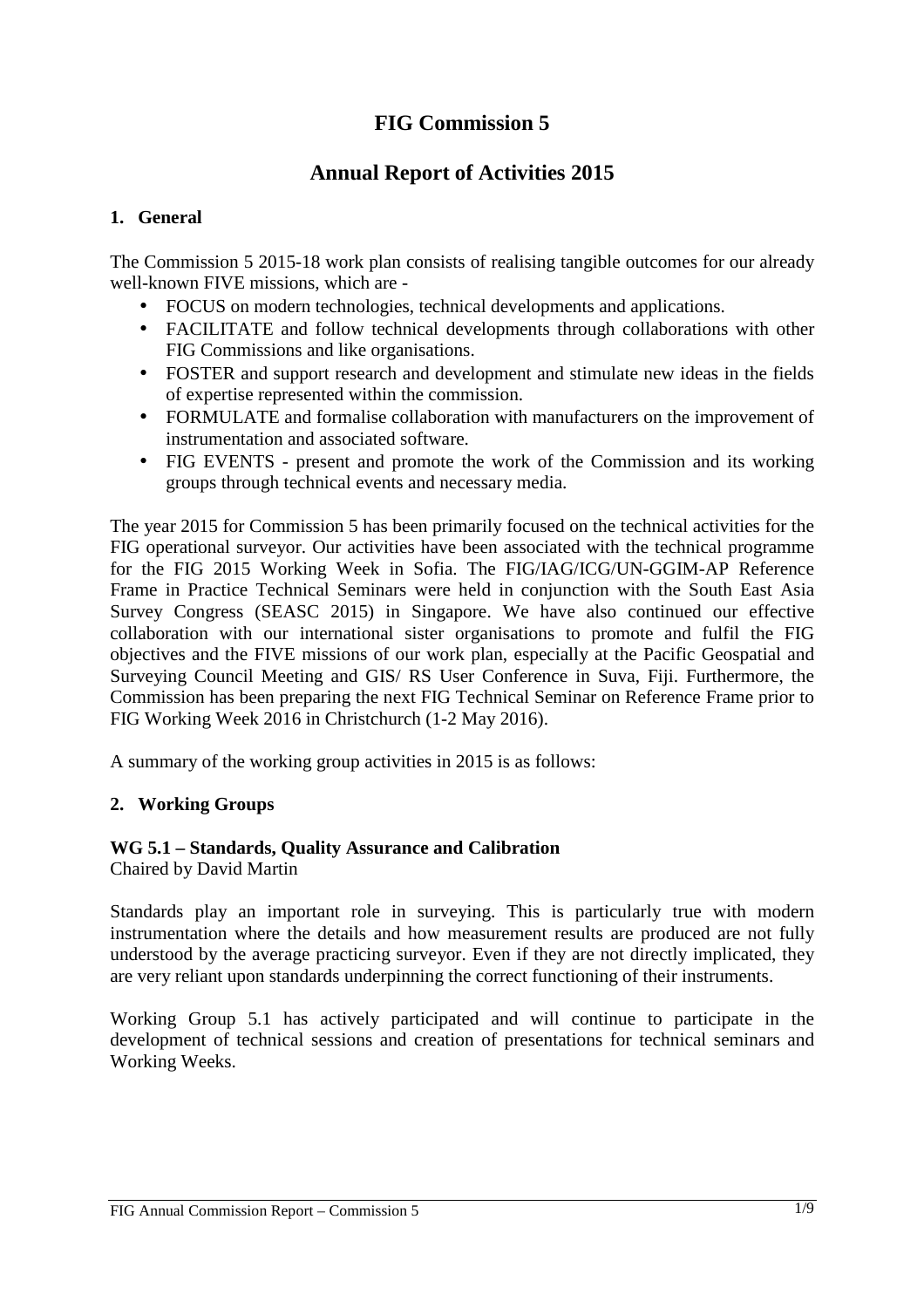Working Group 5.1 continues to be the contact for FIG liaison to the ISO Technical Commission (TC) 211 (http://www.isotc211.org/) and Technical Committee ISO/TC 172/SC 6. Presently, Nic Donnelly, from Land Information New Zealand, is the FIG liaison to TC211.

Recall, TC 211 is concerned with standardization in the field of digital geographic information. This commission aims to establish a structured set of standards for information concerning objects or phenomena that are directly or indirectly associated with a location relative to the Earth. These standards may specify, for geographic information, methods, tools and services for data management (including definition and description), acquiring, processing, analyzing, accessing, presenting and transferring such data in digital/electronic form between different users, systems and locations. The work links to appropriate standards for information technology and data where possible, and provides a framework for the development of sector-specific applications using geographic data.

ISO/TC 172/SC 6 deals more closely with classical surveying instruments. Standards deal with field procedures for testing geodetic and surveying instruments such as theodolite, total stations levels and GNSS in real-time kinematic (RTK). Several of these standards are presently being revised.

A principal aim of Working Group 5.1 remains the examination and promotion of guidelines and recommendations for standards and quality in survey measurements based on the ISO Guide to Uncertainty in Measurement (GUM) and its supplements.

## **WG 5.2 – 3D Reference Frames**

Chaired by Nic Donnelly

The 3D Reference Frames Working Group is a successor to Commission 5's previous "Reference Frames in Practice" group. As such, it maintains a very practical focus on helping the surveying and spatial community understand and utilise 3D reference frames (or datums). A 3D reference frame (also known as a geometric reference frame) is often realised by stations with X, Y and Z geocentric coordinates, or latitude, longitude and ellipsoidal height. There are very close linkages with WG 5.3 – Vertical Reference Frames, which covers on physical heights.

Technical issues covered by this Working Group include global and local 3D reference frames, relationships between them, infrastructure and software to realise them and their use to support spatial positioning. There is also a focus on the relationships between 3D and vertical reference frames.

A key focus for this year has been education, with two workshops being run on the topics of vertical reference frames (in conjuction with WG5.3) and kinematic reference frames. The Technical Seminar on Vertical Reference Frames in Practice was held in Singapore from 27- 28 July 2015, immediately before the South East Asian Survey Congress. Topics covered included the theory of vertical reference frames and physical height systems, airborne gravity, vertical deformation and case studies from a number of countries. There were about 20 participants from around the world, including a number from developing countries supported by the International Committee on GNSS (ICG), part of the United Nations Office of Outer Space Affairs (UNOOSA). The workshop was run with the support of partner organisations: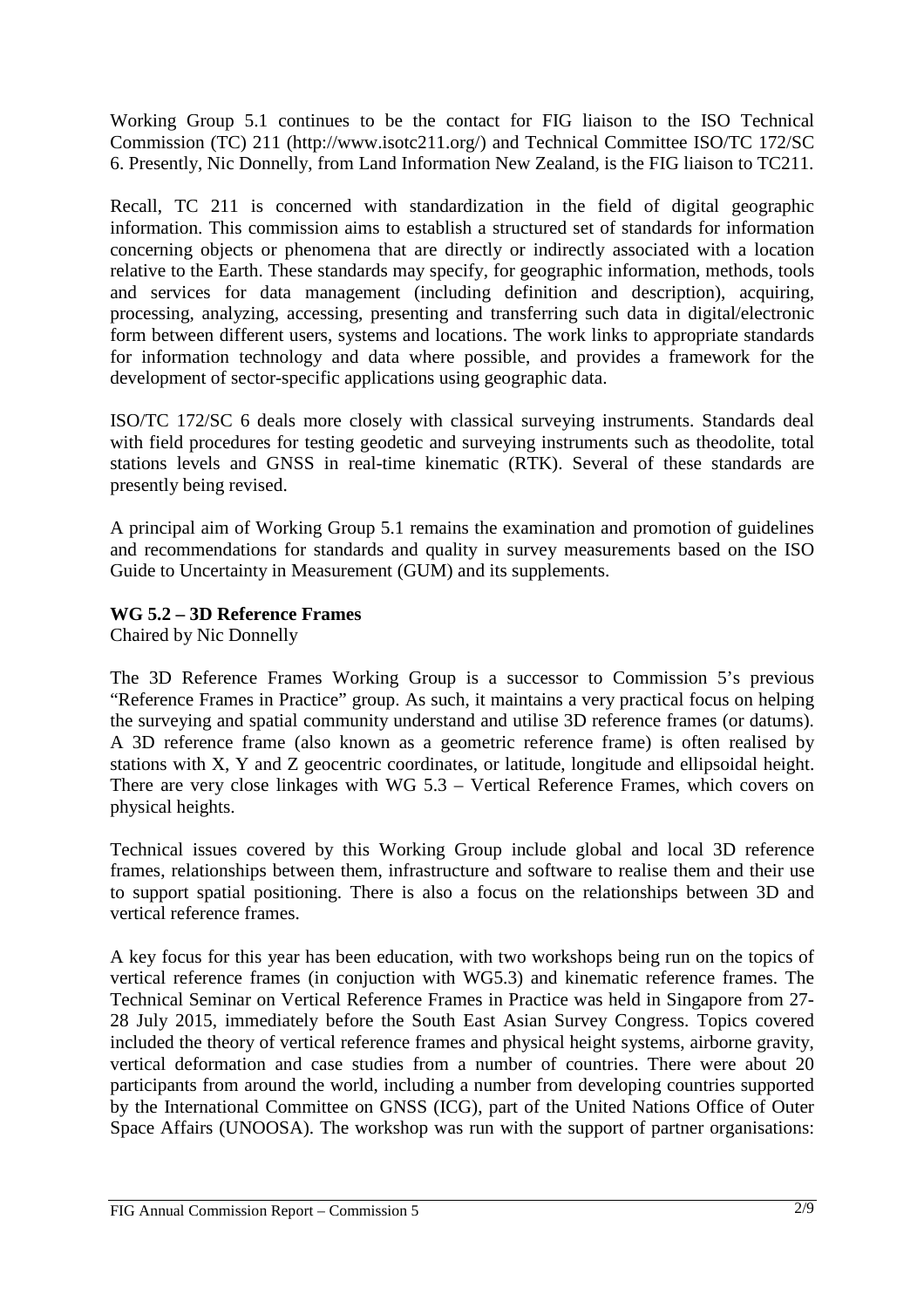the International Association of Geodesy (IAG), the United Nations Initiative on Global Geospatial Information Management for Asia-Pacific (UN-GGIM-AP) and the Singapore Land Authority (SLA). The event was also well-supported by corporate sponsors Trimble and Leica.

A second technical seminar is planned for the two days preceding the 2016 Working Week in Christchurch. This will focus particularly on kinematic reference frames and deformation, issues of particular relevance to this part of the world. Once again, there is strong support from partner organisations and particular efforts are being made to support attendees from the Pacific Islands and other developing nations.

## **WG 5.3 – Vertical Reference Frames**

Chaired by Kevin M. Kelly and Dan Roman

At the 2014 FIG Congress in Kuala Lumpur, Commission 5 established a new working group, WG5.3 – Vertical Reference Frames (VRF). Although Commission 5 has WG 5.2 – 3D Reference Frames, it was felt that the importance and unique issues involving heights and height systems justified its own dedicated working group. Some, although not all, of these issues include environmental ones like sea level rise and other geodynamic processes, climate change, etc. Among the more practical geodetic issues that WG5.3 – VRF will address include: relationships and links between land-based vertical datums and ocean tidal datums, gravimetric geoid based national vertical reference systems (or datums), regional and global height system unification, ongoing deterioration of classical vertical control networks, usefulness of existing leveling data, and of course, GNSS heighting. Our aim is to provide tools so that geomatics practitioners can effectively understand and use VRF's in their day to day work or implement VRF's in their national jurisdictions.

As WG5.3 is brand new, focus has been on building its membership. To date WG5.3 has 10 members representing Africa, Asia, Central America, Europe, New Zealand and U.S.A. Although organized and put on by WG5.2, the technical program and suggested speakers for *Technical Seminar on Vertical Reference Frames*, held 27-28 July 2015 in Singapore was designed by WG5.3. WG5.3 will also participate in the FIG Commission 5 *Technical Seminar on Reference Frames in Practice* to be held at the 2016 FIG Working Week in Christchurch, New Zealand with two invited speakers: Dr. Bill Kearsly from University of New South Wales and Mr. Kevin Kelly from Esri.

## **WG 5.4 – GNSS**

Chaired by Neil D. Weston and Suelynn Choy

WG 5.4 was active at the 2015 FIG Working Week in Sofia with five technical sessions on GNSS specific topics:

- 1. Atmospheric Application of GNSS (dedicated session)
- 2. GNSS Precise Point Positioning (PPP)
- 3. Multi-GNSS and GNSS Specialities
- 4. Geo-Dynamics and GNSS Analysis
- 5. GNSS for Monitoring (joint Commission 5 and 6 session)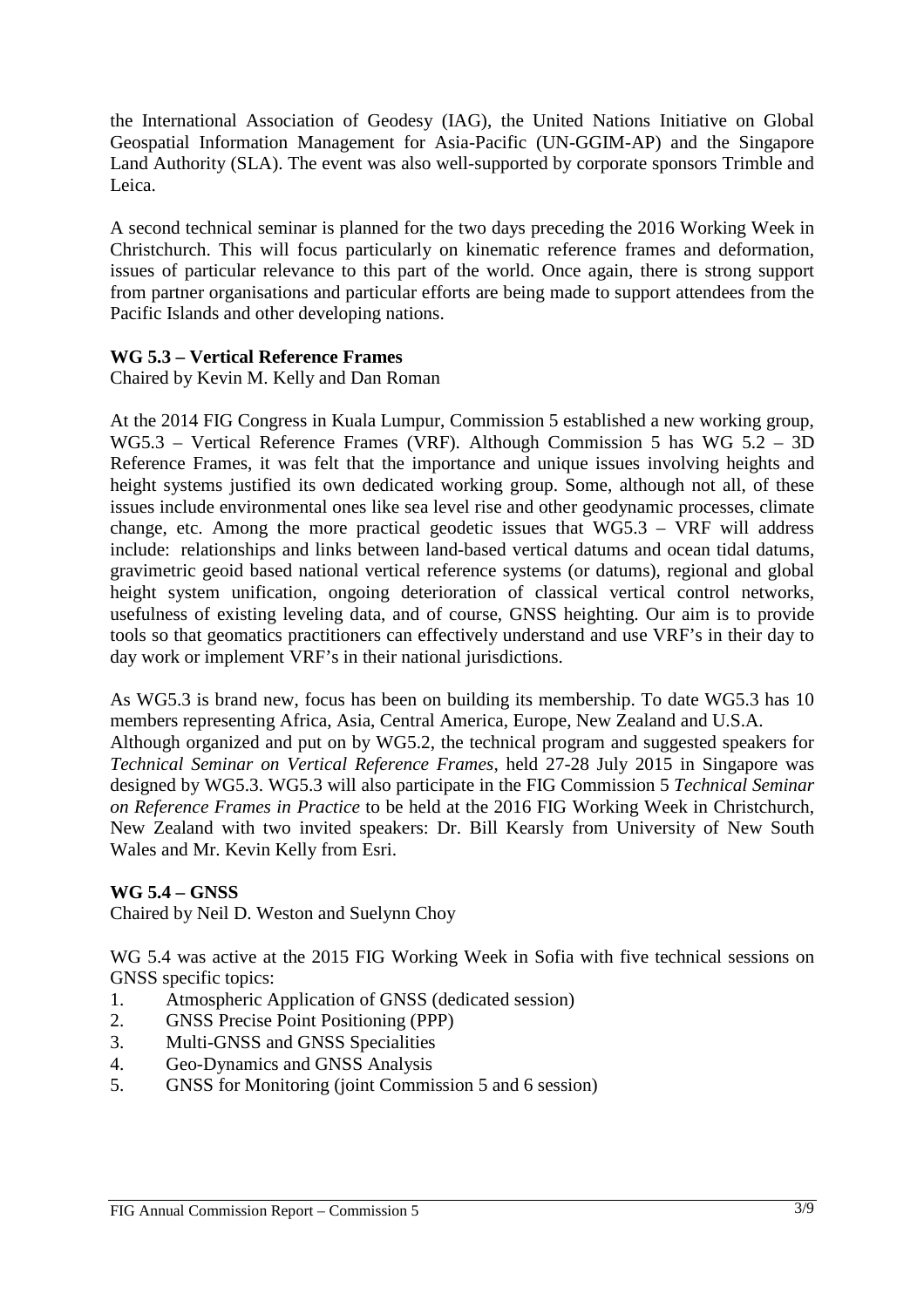GNSS plays a vital and growing role in areas as diverse as transportation, agriculture, surveying and engineering, mapping, emergency services, as well as geophysical and atmospheric research. Over the next five years, there will be a surge of new GNSS and RNSS satellites launched: the U.S. modernised GPS constellation, Russia's revitalised GLONASS, European Union's Galileo, China's BeiDou, Japan's QZSS and India's IRNSS systems. Multi-frequency multi-constellation GNSS is active topic as multi-GNSS provides improved performance over those of a standalone system in terms of accuracy, availability, continuity and reliability. The advent of PPP technique and online processing services have also attracted the attention of many GNSS users.

WG 5.4 aims to provide practitioners with up-to-date information on the rapid development of multi-GNSS and advancement in GNSS precise positioning techniques. An article of the current performance of PPP technique and its future prospects has been prepared and is currently under review for publication. WG 5.4 is also in close collaboration with IAG WG 4.4.2 on "Integer Ambiguity Resolution for Multi-GNSS PPP and PPP-RTK".

## **NOAA's National Geodetic Survey Hosted 2015 Geospatial Summit, April 13 – 14**

The National Geodetic Survey (NGS) hosted a 2015 Geospatial Summit on April 13 and 14 to share updates on the planned 2022 release of new geodetic datums being developed to replace the North American Datum of 1983 (NAD 83) and the North American Vertical Datum of 1988 (NAVD 88). The summit provided an opportunity for NGS to outline its road map for retiring NAD 83 and NAVD 88 and apprise participants of the tools available to ease the transition to the new, more accurate datums.

The mission of NGS, an office of the National Oceanic and Atmospheric Administration (NOAA), is to define, maintain, and provide access to the National Spatial Reference System (NSRS— the consistent coordinate system that defines latitude, longitude, height, scale, gravity, and orientation throughout the United States and is designed to meet the nation's economic, social, and environmental needs. At the summit, NGS provided plans to meet this mission in the future through defining new geometric (horizontal) and geopotential (vertical) datums. NGS shared strategies to better enable the mapping and surveying communities and other constituents to prepare well ahead of time, thus facilitating a smooth transition and minimizing the impact the new datums will have on these and other related industries.

Surveyors, GIS professionals, federal, state, and local government agencies, university students and educators and other interested parties participated and shared their comments, questions, and concerns regarding the effect the new datums will have on their work.

#### **WG 5.5 – Multi-Sensor-Systems**

Chaired by Allison Kealy and Günther Retscher (IAG)

WG5.5 is a joint working group between FIG and IAG. It focuses on the development of shared resources that extend our understanding of the theory, tools and technologies applicable to the development of multi sensor systems. It has a major focus on:

• Performance characterization of positioning sensors and technologies that can play a role in augmenting core GNSS capabilities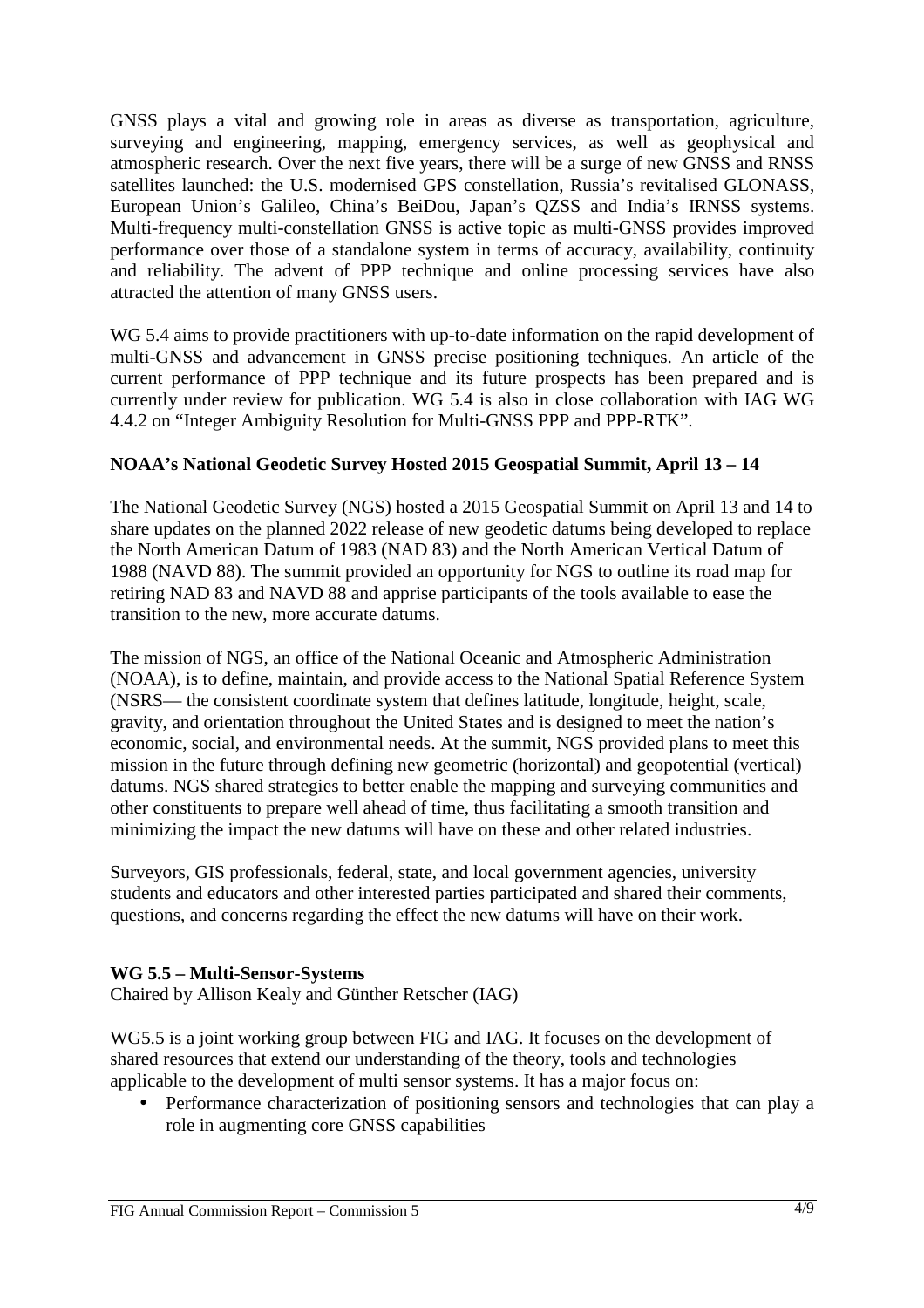- Theoretical and practical evaluation of current algorithms for measurement integration within multi sensor systems
- The development of new measurement integration algorithms based around innovative modeling techniques in other research domains such as machine learning and genetic algorithms, spatial cognition etc.
- Establishing links between the outcomes of this WG and other IAG and FIG WGs (across the whole period)
- Generating formal parameters that describe the performance of current and emerging positioning technologies that can inform FIG and IAG members.

In 2015, members of this working group participated actively in the following events:

- The Institute of Navigation (ION) Pacific PNT conference, Hawaii.
- The Institute of Navigation (ION) GNSS+ conference, Florida.
- Mobile Mapping Symposium, Sydney.
- FIG Working Week, Sofia.
- IUGG, Prague.
- Geomatics Indaba, Johannesburg.
- IGNSS, Surfers Paradise.
- Emparco Workshop, Athens.
- IPIN, Banff.

#### **WG 5.6 – Cost Effective Positioning**

Chaired by Leonid A. Lipatnikov

The working group WG 5.6 was established in 2015 to continue successful efforts of the Special Study Group "Cost-Effective GNSS" within WG 5.4 "GNSS". The main policy issues for WG 5.6 are education on when to use which surveying instrument or evaluation software taking into account economic reasons, designing fit-for-purpose cost-effective surveying systems and support to decision makers for establishing cost-effective positioning solutions.

In 2015 development of guidelines for cost-effective use and design of survey solutions including costs for labour and investment was initiated. The guidelines are intended to become a practice-oriented complementation to previous publications including FIG paper 49 "Cost Effective GNSS Positioning Techniques" by Neil D. Weston and Volker Schwieger. The concept of the guidelines has been shaped. Currently preparation of material is under way along with efforts to raise awareness and involve experts in the particular field as co-authors. WG 5.6 was presented at the International Seminar on Geo-Information Technology in Central Asia held in Urumqi, China on 28–30 September 2015. Participation in the Interexpo GEO-Siberia in Novosibirsk and the FIG Working Week in Christchurch is scheduled for 2016.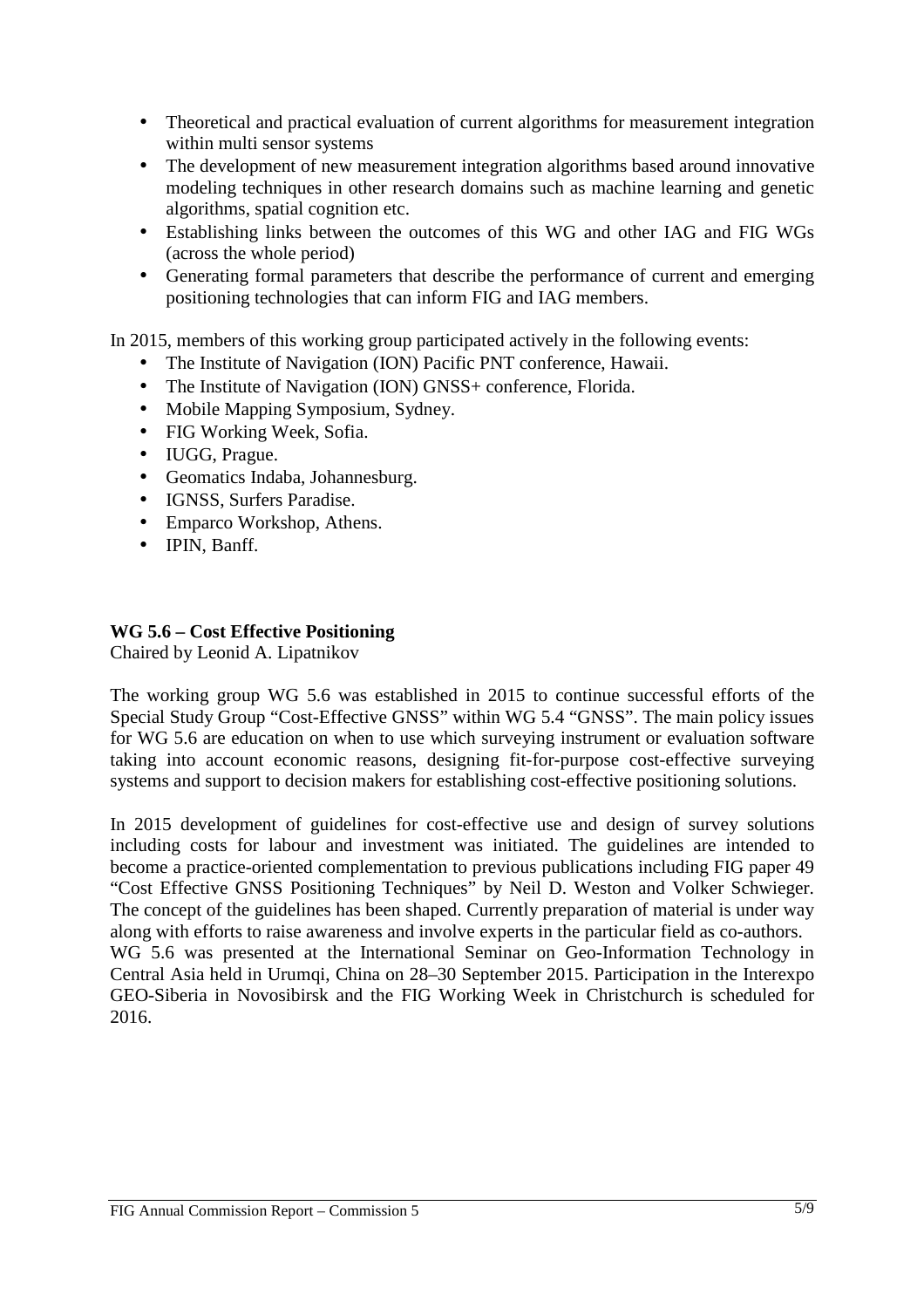## **3. Cooperation, Seminars and Workshops**

#### 3.1 Cooperation with Other Commissions

During the 2015 period Commission 5 collaborated with other FIG Commissions as required. This cooperation primarily consisted of holding joint technical sessions (e.g. Terrestrial Laser Scanning at Working Week in Sofia) and meetings at FIG-related events as well as cosponsoring symposia. For example, FIG Commission 5's alliance with Commission 6 to address contemporary issues relating to Terrestrial Laserscanning (TLS), deformation measurement, calibration of instruments, long range measurement, satellite and terrestrial imagery measuring techniques.

#### 3.2 Cooperation with Sister Organisations

Commission 5 has continued to maintain a successful working relationship with the International Association of Geodesy (IAG), the ION and the ISPRS. This was achieved by convening joint Technical Seminars on Reference Frames in Practice, technical sessions and holding joint administrative meetings on significant issues. Additionally multidirectional exchange on Seminars and Symposia are practised e.g. FIG Commission 5 Chair Volker Schwieger participated at the IAG-EUREF Symposium June 3-5 2015 in Leipzig. He gave a presentation on "The Contribution of FIG to Reference Frames" presenting the FIG, especially Commission 5 and their relations to static as well as kinematic reference frames.

During 2015, the following events were held with sister organisations;

- FIG/IAG/ICG/UN-GGIM-AP/SLA Technical Seminar on Vertical Reference Frame in Practice in Singapore
- Pacific Geospatial and Surveying Council Meeting and GIS/ RS User Conference in Suva, Fiji

#### *Report on FIG/IAG/ICG/UN-GGIM-AP/SLA Technical Seminar on Vertical Reference Frame in Practice in Singapore*

The Technical Seminar on Vertical Reference Frames in Practice was held in Singapore on 27-28 July 2015. The seminar had a particular focus on vertical reference frames, in response to requests from the region. This complemented a previous seminar held in Manila in 2013, which focussed on 3D frames. It was organised by FIG Commission 5, in conjunction with the International Association of Geodesy (IAG), the International Committee on GNSS (ICG), the United Nations Initiative for Global Geospatial Information Management for Asia-Pacific (UN-GGIM-AP) and the Singapore Land Authority (SLA). Organisational representatives were as follows: Nic Donnelly (FIG), Chris Rizos (IAG), Sharafat Gadimova (ICG), John Dawson (UN-GGIM-AP), Victor Khoo (SLA).

The seminar was held in conjunction with the 13th South East Asian Survey Congress at the Marina Bay Sands Convention Centre. Local organisational support was provided by Victor Khoo and Richard Loo of the Singapore Land Authority. There were 22 participants, including presenters, from around the world. Countries represented included Singapore, Japan, Pakistan, Fiji, Australia, New Zealand, Nigeria, Hong Kong, Poland, France and Austria. Attendees represented a mix of academic, government and commercial institutions. The seminar focussed on the theory and practice of vertical reference frames. Topics covered included: Introduction to Vertical Reference Frames, Time Dependence and Transformations,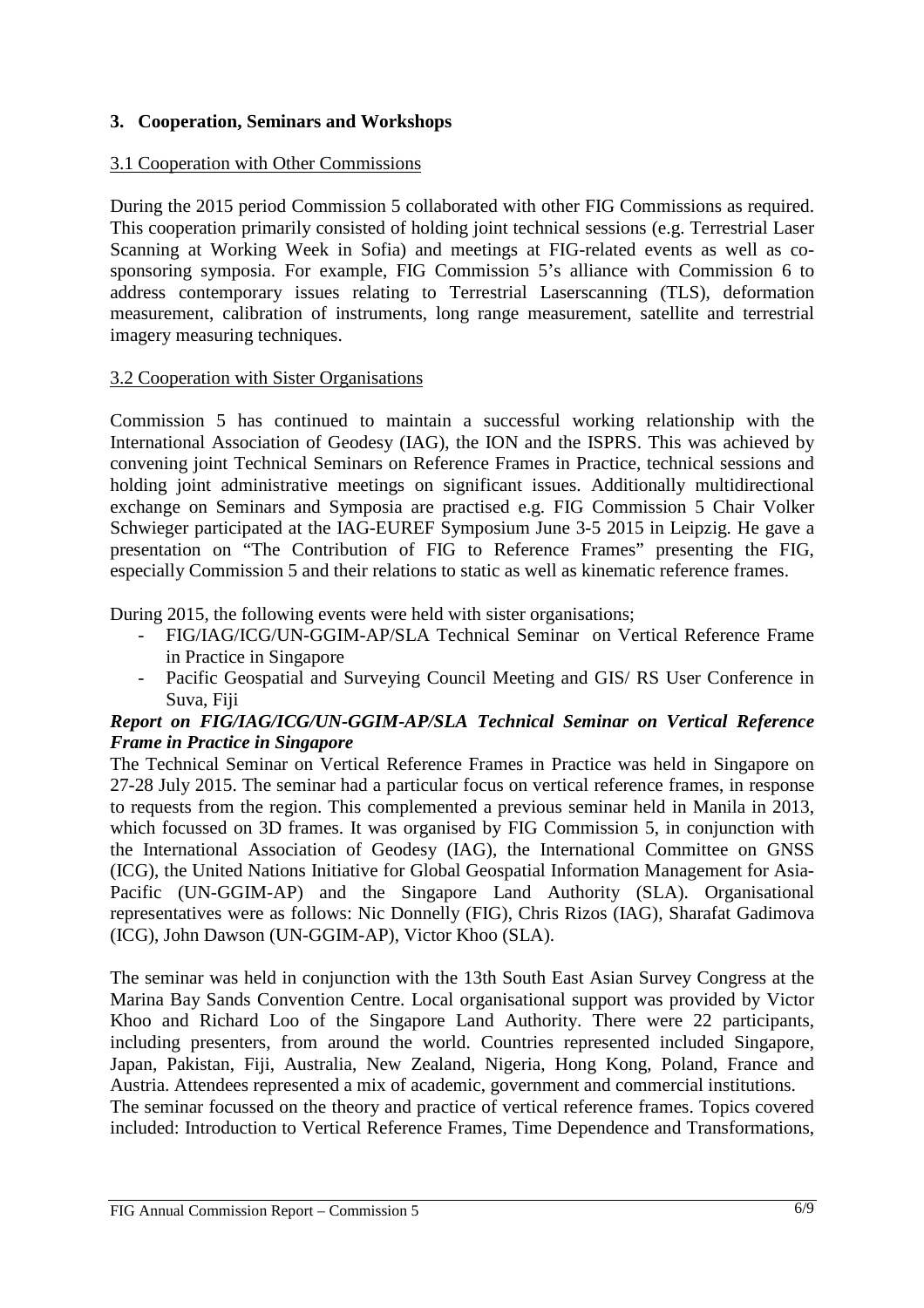Airborne Gravity Data Collection and Analysis, International GNSS Service, Vertical Deformation, GNSS Heighting, Case Studies Australia Hong Kong Japan New Zealand Singapore.

There were excellent opportunities to network and socialise during the lunch and tea breaks, which the participants took advantage of. One of the highlights of the seminar was the dinner held on the first evening, facilitated by our Singaporean hosts. Dinner was held at Satay by the Bay and provided an opportunity to sample a number of local dishes and continue the networking.The seminar was well supported by Leica and Trimble, in terms of both financial support and attendance. The ICG provided financial support to several participants from developing nations.

#### *Report on the Pacific Geospatial and Surveying Council Meeting*

The 2nd Pacific Geospatial and Surveying Council (PGSC) meeting was held on the 19 – 20 November 2015 at the premises of the Secretariat of the Pacific Community (SPC) in Nubua, Suva. The meeting was co-organised by The Australian Government's Climate and Oceans Support Program in the Pacific (COSPac) and SPC Geoscience Division. FIG Commission 5 representative Rob Sarib and United Nations Global Geospatial Information Management (UN GGIM) spokesperson, John Dawson (also from Geoscience Australia), were invited to participate in discussions by contributing to the workshop development of a "strategy document" for the PGSC.

The PGSC was established in November 2014 and comprises of Pacific Island surveyors, hydrographers and geospatial scientists. The PGSC developed a Charter in response to the FIG Small Islands Developing States (SIDs) Suva Statement on Spatially Responsible Governance. The PGSC Charter was formulated to recognise regional challenges and the opportunities to improve capacity building, knowledge and data sharing, and the appreciation and enhancement of co-operation for responsible governance of tenure of land, fisheries and forest, of geospatial (and survey) infrastructure and information management. To date, 11 of the 14 participating countries have endorsed the PGSC Charter and it is expected the PGSC Strategic and Action plans will be finalised in the next 6 months.

It has to be mentioned that the adoption of the United Nations (UN) resolution, initiated by the Republic of Fiji, on Global Geodetic Reference Frame for Sustainable Development at the UN General Assembly on 26 February 2015, may have provided the much needed political will and momentum for this regional action.

From an FIG perspective the work done by the PGSC needs to be acknowledged as the effort, the desire to succeed and the political will is evident. The PGSC through the development of their strategy plan are aligned the global sustainable development agenda, building the capacity of surveyors for change, and the importance of regional collaboration. It is also apparent that PGSC members are cognisant of the need for regional surveyors to measure, monitor and analyse the tangible or real effects of climate change (such as sea level rise) on achieving sustainable development. The PGSC and Pacific Island Countries and Territories are aware of the social, economic, environmental and technological challenges ahead, and look forward to any support that FIG can provide to assist fellow professionals in this region. For more information refer to the report at web location –

http://www.fig.net/news/news\_2015/2015\_11\_GIS\_RS-User\_Conf.asp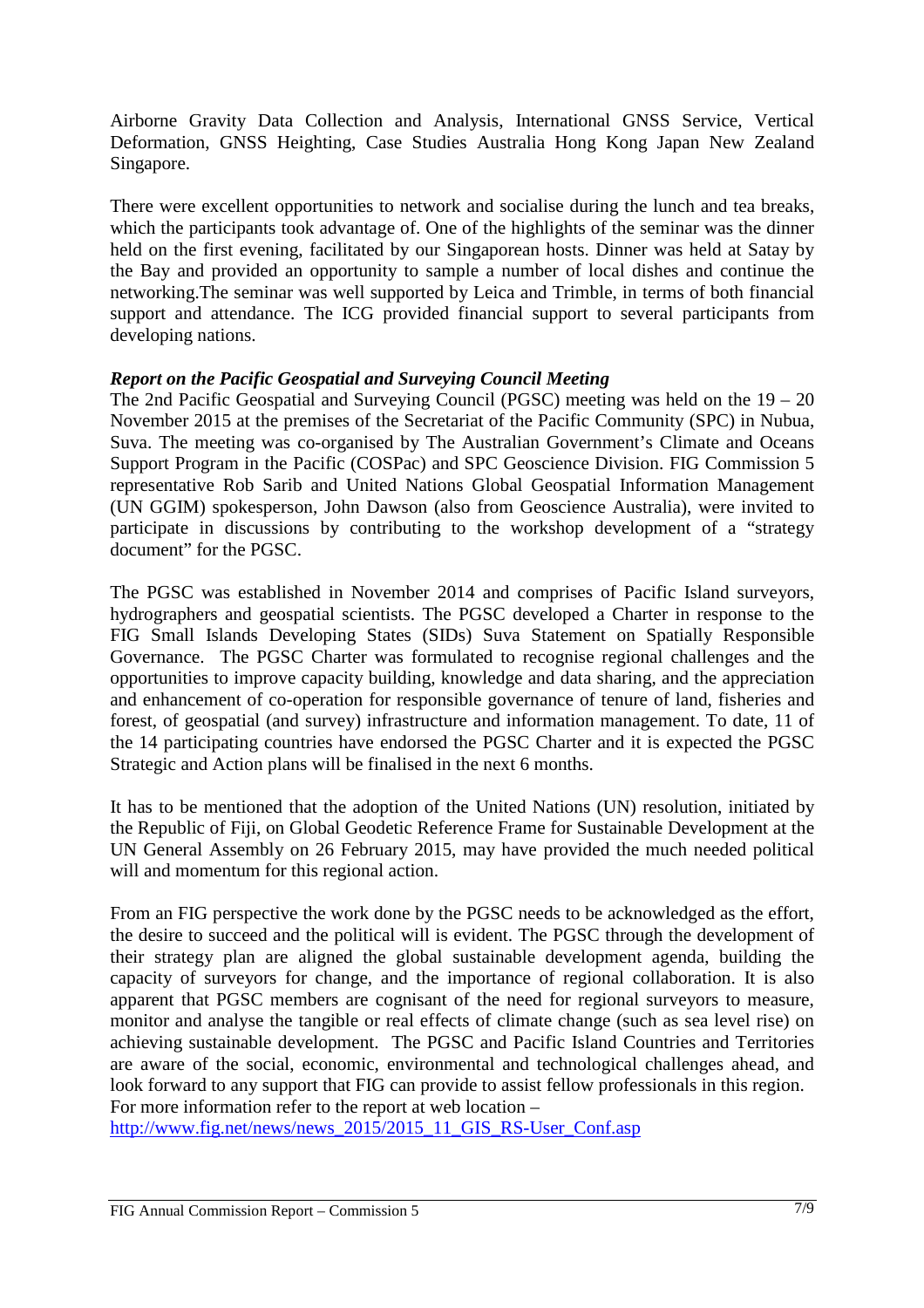#### 3.3 Cooperation with UN

As mentioned partly in 3.2 strong collaboration is also realized with different branches of the United Nations (UN): the United Nations Global Geospatial Information Management – Asia Pacific (UN GGIM-AP) and the International Committee on GNSS (ICG). The joint Technical Seminar was held in July at Singapore (see 3.2). Additionally the UNOOSA ICG held its annual meeting in Boulder, US in early November. Neil Weston and Mikael Lilje represented FIG.

Most important, the UN Resolution *Global Geodetic Reference Frames for Sustainable Development* was endorsed in February. This is the first UN Resolution concerning geospatial information and is a result of the successful work of UN GGIM and its working group on Global Geodetic Reference Frame. For more information, documents, newsletters and videos please visit http://ggim.un.org/UN\_GGIM\_wg1.html.

For more detailed reports from these events please refer to our Commission website.

#### 3.4 Cooperation with ISO

ISO/TC211 is the technical committee of the International Organization for Standardization that deals with geographic information, including geodetic datums and reference frames. Nic Donnelly is the FIG Special Liaison to ISO/TC211. In the geodesy sphere, there are several initiatives of interest to FIG underway.

Firstly, an international standard (ISO19127) has been drafted which defines requirements for a geodetic registry. Secondly, a geodetic registry is being developed, which will contain authoritative data on key global and national reference frames. Thirdly a new work item has been proposed to update *ISO19111 – Spatial Referencing by Coordinates* to better account for modern reference frames, such as those with deformation models and geoid models.

#### **4. Events**

#### **2015**

A summary of the Commission 5 activities at events in 2015 can be found on our website http://www.fig.net/commission5/index.htm

#### **2016**

In 2016 Commission 5 will endeavour to send representatives to the following conferences:

- 2016 IGS workshop, 16-19 February 2016, Sydney, Australia
- 3rd Joint International Symposium on Deformation Measurements, JISDM, 30 March - 1 April, 2016, Vienna, Austria
- Interexpo GEO-Siberia, 20-22 April 2016, Novosibirsk, Russia
- FIG/IAG/ICG/UN-GGIM-AP Reference Frame in Practice technical seminars, 1-2 May 2016, Christchurch, New Zealand
- FIG Working Week, 2-6 May, 2016, Christchurch, New Zealand
- International Workshop on Accelerator Alignment (IWAA), 3-7 October 2016 at the European Synchrotron Radiation Facility in Grenoble, France
- Machine Control & Guidance (MCG), 5-6 October 2016 in Clermont-Ferrand, France